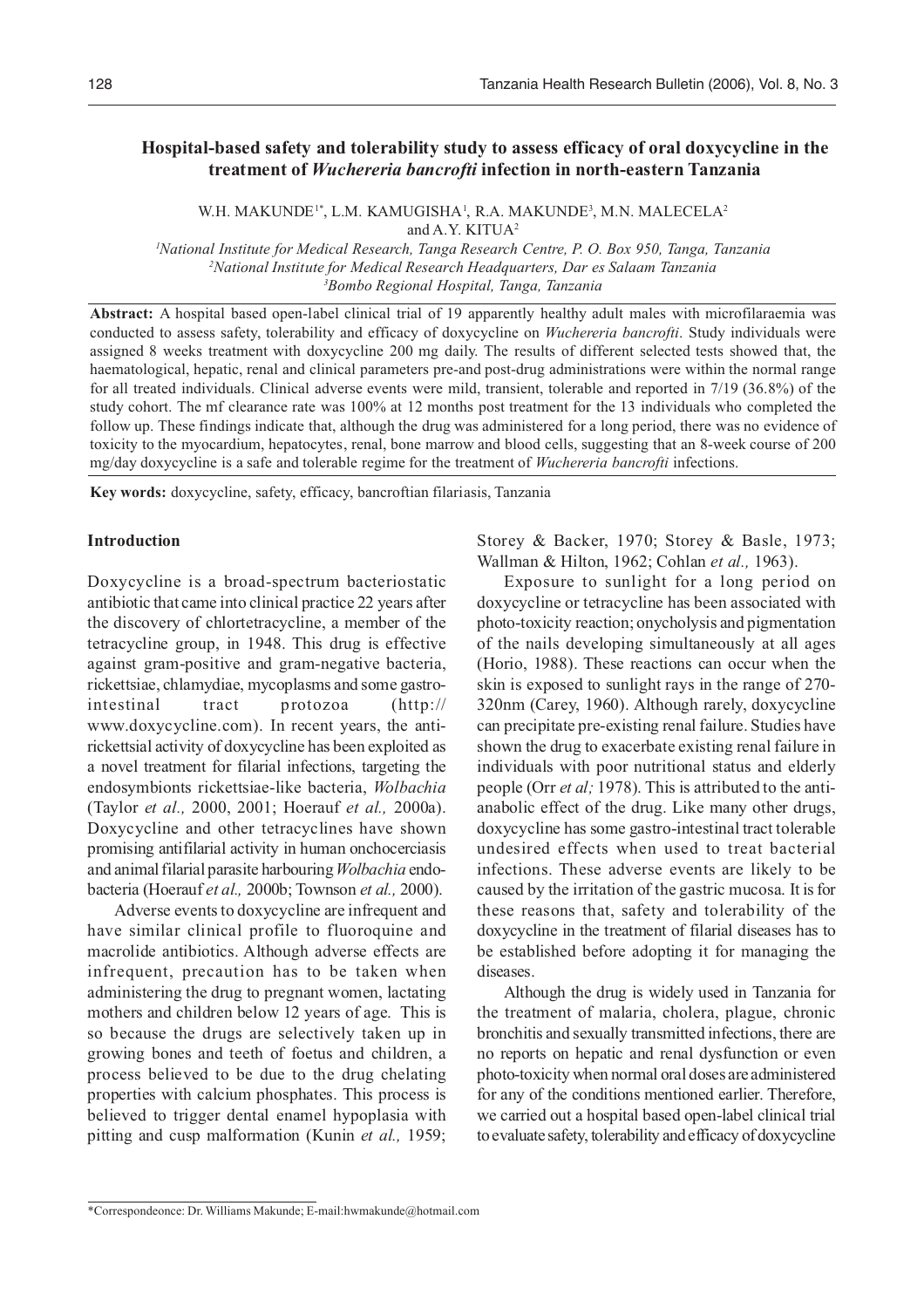in local apparently 'healthy' adults with microfilariae of *W.bancrofti*.

#### **Material and Methods**

#### *Subjects*

Study individuals were males aged between 14 and 68 years old with microfilaraemia of at least 100 mf/ ml; those who were resident in the study village for 5 years or more and had not taken antifilarial drugs, anthelmintics, doxycycline, tetracycline, rifampicin, chloramphenicol, phenobarbitone or amodiaquine during the previous six months. Individuals with a history of chronic liver, cardiac, renal or CNS disease, or allergy to doxycycline were excluded, as were those with hepatic and renal values outside the normal ranges (aspartate aminotransferase 0-40 IU/L, alanine aminotransferase 0-45 IU/L, creatinine 53-126 µmol/ L). Similarly individuals with abnormal haematological indices were also excluded.

## *Assessment of safety, tolerability and efficacy*

Doxycycline (Vibramycin®, Pfizer) capsules were used in this study. Study individuals were weighed and received oral doses of 200mg, 2 capsules of 100 mg each of the drug daily for eight consecutive weeks. The drug was administered at 10.00h, 30 minutes after breakfast of black tea, bread with mango jam to reduce or prevent gastric irritation. Treatment was supervised while dosing of the drug, an individual was observed for 20 minutes post drug administration. Study individuals were advised not to take anti-acids, milk or alcoholic beverages before taking the trial drug and during the entire treatment period.

Venous blood specimen was obtained through vein-puncture from the recruited individuals in 7 ml EDTA tubes between 21.00h and 24.00h. 6ml were used to process alanine aminotransferase (ALT), asparate aminotransferase (AST), creatinine, total bilirubin, haematological indices and circulating filarial antigen (CFA) by using immunochromatographic test (ICT) card (Trop-Ag ELISA kit TropBio, Townsville, Australia). 1 ml of the specimen was diluted in water (1:4 ratios) and filtered through a 3µm-pore-size membrane to determine microfilariae. These tests were carried out at day 0 pre-medication and 7 during treatment. However, at follow up, only 1ml of blood specimen was collected for assessing mff and circulating filarial antigenaemia from day 90 to day 360 post-treatment. Total white blood cell count was determined using Neubauer haematocytometer while a thin blood smear was prepared then stained with Giemsa and the type of white cell counted through a microscope out of 100%. Haemoglobin was measured by Corning-Ell calorimeter with wavelength range of 400-700 nm.

Clinical evaluation was undertaken at the hospital every 8 hours for the first 48 hours, then 12 hourly. Thereafter, monitoring was done daily for the 53 days at the community and the results were recorded on a clinical drug adverse event assessment form. The evaluation included assessment of blood pressure in supine, upright and sitting position, heart sound, axillary temperature, skin and eyes. Cardiac and respiratory rates and abdomen were also examined. Drug adverse reactions were recorded when study individuals reported them to the monitoring clinician as well as the directly observed events by the clinician. The observed clinical events were assessed using scoring method of  $0=$  no adverse event,  $1=$  mild event, 2= moderate event and 3= severe events. The scoring of 0 was when there was no event observed or reported and no alteration of normal daily task of the individuals was observed. Scoring of 1 was defined as mild adverse reaction with mild alteration whereby an individual was aware of and could easily tolerate and continue with daily activities; scoring of 2 was done when a moderate adverse event with moderate alteration which could cause discomfort and interference with daily activities was recorded; scoring of 3 was defined as a severe adverse event with severe alteration which could prevent usual daily activities and would require admission to hospital for treatment.

## *Data analysis*

All data were entered and verified in Epi Info 6.04d and analysed using version 7 of the STATA software package (Stata Corp., College Station, TX). Data were analysed using non parametric (Wilcoxon Sign rank test) for continuous variable. Categorical data were analysed using  $\chi^2$  tests and Fisher's exact test. Geometric mean intensity (GMI) of mff counts was calculated as antilog  $[\Sigma(\log x + 1/n)]$  with x being the number of mf/ml of blood in microfilaraemic individuals and n the number of microfilaraemic individuals examined. GMI in different individuals were compared by student's t-test and analysis of variance on log-transformed values.

#### *Ethical considerations*

This study ethical clearance approval of the Tanzania Medical Research Coordinating Committee the Liverpool School of Tropical Medicine, UK.

## **Results**

A total of 20 individuals were recruited for the study. However, only 19 completed the 7-day safety and tolerability evaluation. Thirteen individuals were finally assessed for efficacy at 12 months post-drug administration. One subject was removed from the study after he was diagnosed to suffer from pulmonary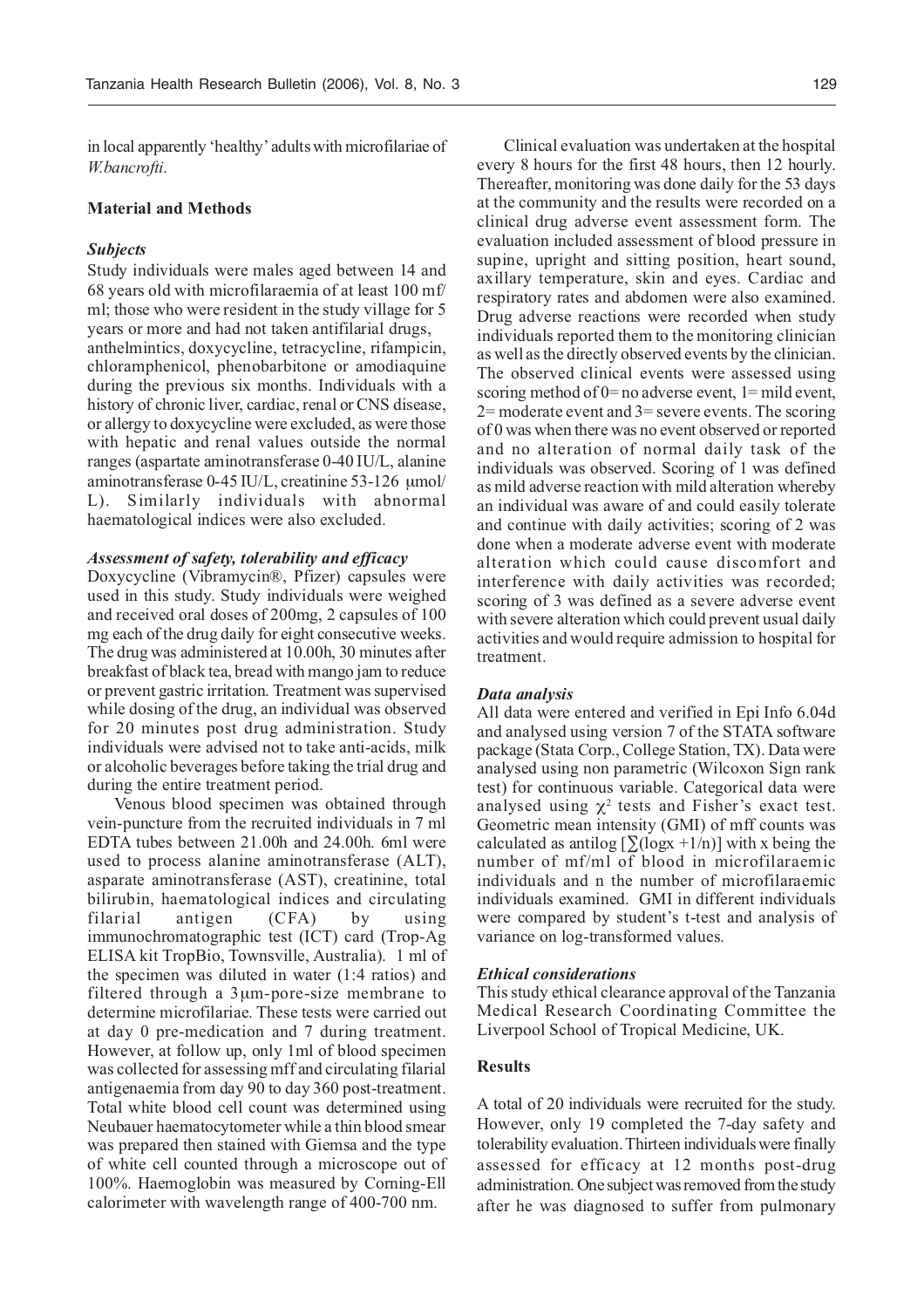tuberculosis. The pre-drug administration clinical examination parameters evaluated were all within normal range except two individuals whose total serum bilirubin  $(range= 0.4$  and  $0.6 \mu \text{mol/L}$  raised above the normal values (range  $=3.4-20.4 \mu$ mol/L) and three individuals presented neutropenia of 36%, 39% and 38% were below the normal range (40-75%).

Baseline, systolic-diastolic blood pressure of the subjects was within the normal limits (range 100-140 mmHg systolic; 60-90mmHg diastolic). The heart rate (64-88/min), respiration rate (12-20/min), and body temperature  $(36.1-37.6$ °C) were within normal rates. At baseline all study individuals were positive for *Wuchereria bancrofti* infection without any clinical signs and/or symptoms of the disease.

Post doxycycline therapy, total white cell counts of all study individuals were all within normal range

diarrhoea, epigastria pain and vomit. The most frequent and common drug adverse reaction observed was fever in 5/7 (71.4%) with an intensity of 2 score out 5 episodes in terms of intensity. This adverse event occurred at day 2 post-drug administration. Vomiting in 4 candidates was reported on day 2 and 3 post-treatment. There was no individual who had to stop taking treatment because of adverse reactions.

At 6 month post-treatment, one individual, age 68 years, among those who reacted presented a dark-blue discolouration of his first and second right fingernail, which disappeared after two weeks. Those individuals who experienced adverse reaction, their mf GMI were higher at pre-treatment as compared to those who did not react. There was no significant difference in the mff status between individuals who experienced adverse events and those who did not  $(P = 0.2)$ ; Mann Whitney test).

| Days        | Number of mff positive Individuals | Mff GMI/ml |
|-------------|------------------------------------|------------|
| $\mathbf 0$ | 19                                 | 461.7      |
| 7           | 13                                 | 362.5      |
| 90          | 10                                 | 168.2      |
| 180         | 6                                  | 24.5       |
| 270         |                                    | 4.0        |
| 360         |                                    |            |

**Table 1: The levels of microfilarial intensity pre-and post-treatment with doxycycline**

 $(6.0\n-9.5 \times 10^9$ /L). However 15.8% (3/19) of the subjects presented relative lymphocytosis of 10%, 11% and 3% (normal range 20-40%). There were three individuals who presented eosinophilia, with an increase of 3%, 9% and 2% above the normal range (1-3%). Haemoglobin levels and thrombocytes count were within the normal range for individuals living in the lowland coast of Tanzania. Similarly biochemical functional tests including AST (10-40 IU), ALT (0-45 IU, total serum bilirubin (3.4-20.4  $\mu$ mol/L) and creatinine (53-126  $\mu$ mol/L)] were within the normal ranges. Clinical parameters evaluated at post-drug administration (blood pressure, heart rate, respiratory rate, body temperature and weight) were within the normal range.

Seven individuals (36.8%) experienced one or more signs or symptoms that were associated with posttreatment adverse drug reactions in the preceding seven days. All drug adverse events occurred on day 2 after start of treatment. The adverse reactions reported after doxycycline administrations were mild and tolerable. Of the individuals who experienced adverse reactions, the majority (5/7) reported more than one symptom. The adverse reactions were characterised by fever, headache,

Six individuals could not keep to the examination schedule as it interfered with their fishing activities. They were both clinically normal and their laboratory tests were within the normal range at the time they dropout to the follow up at three month. The geometric mean density of microfilaraemia at different days post-therapy was expressed as a percentage of the pretreatment geometric of the positive individuals. By day 7 post-treatment, the mff geometric reduction intensity was 21.5% (99.2/461.7) of the pre-treatment mff levels (Table 1). However, by the third month post-treatment the mff levels had decreased to 36.4% (168.2/461.7). A high proportion of reduction in the intensity of infection was observed between the  $6<sup>th</sup>$ and 9th month post-treatment with mff GMI pretreatment ranging from 63.6% to 94.7%. At 12 moths post treatment mff GMI was reduced by 100.0% (*P*<0.05). ICT for circulating antigenaemia in the study cohort showed 100 % antigen-positive reactions at pre-treatment. However, at 9 and 12 months posttreatment, the intensity of ICT reaction was weak (reduced intensity towards negative) in two of the study cohort.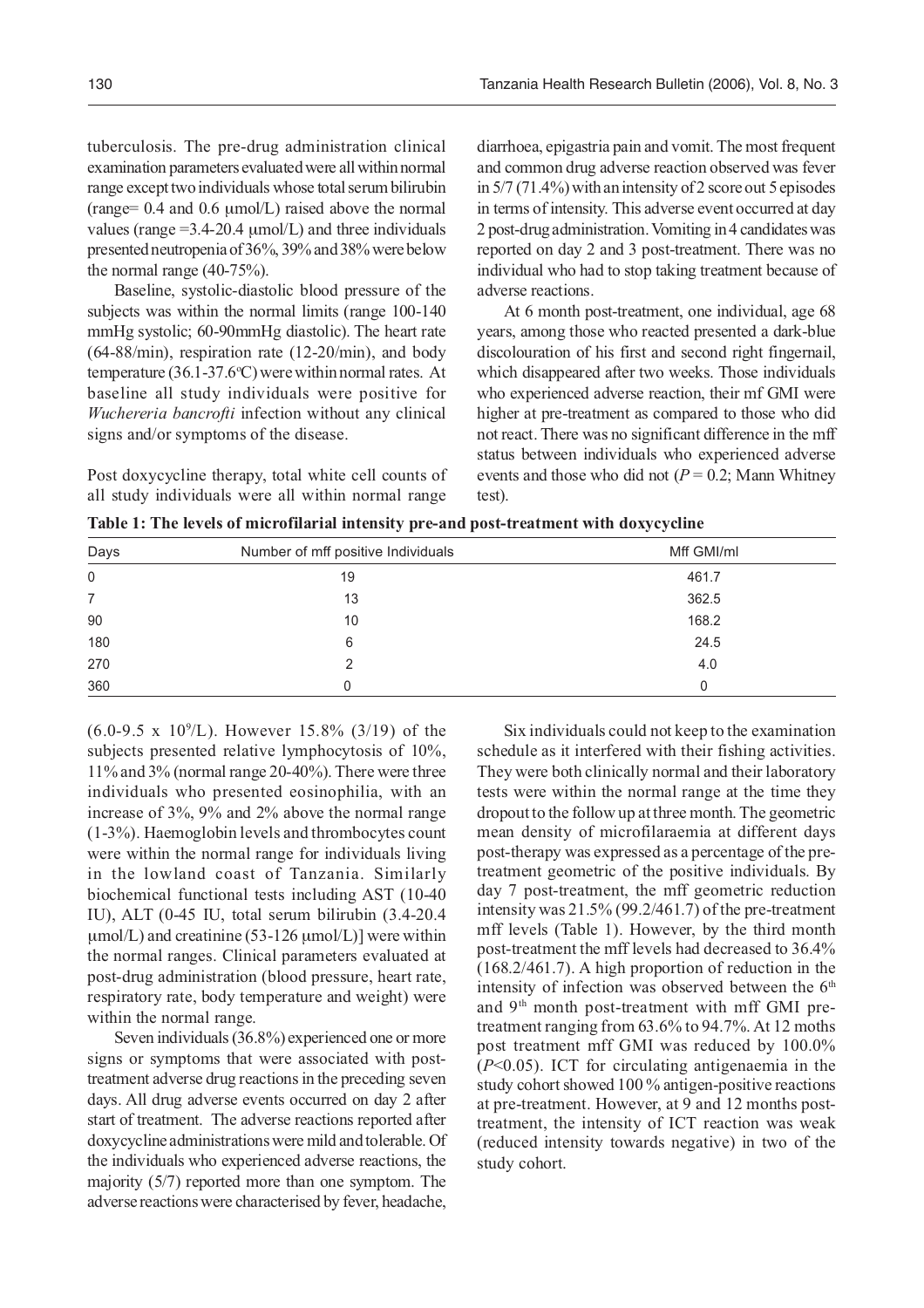## **Discussion**

During the entire period of safety monitoring of the study subjects, only mild tolerable adverse reactions attributable to doxycycline were observed. These effects did not require admission at the hospital unit for special care. Clinically, the vital signs were within normal range during treatment and post-treatment periods. Similarly, there were no marked changes in the biochemical functional values and haematological parameters. In general, there were no serious allergic toxic reactions associated to doxycycline in our study subjects. These results have therefore provided a wide safety scope of the drug. These findings correlate with other studies, which showed the rarity of adverse events triggered by doxycycline (Bigby, 1986; Raeder, 1984).

The discolouration of nails observed in one of the study candidates after eight weeks of oral taking of the drug is not an alarming event. Similar reaction has been observed in subjects taking tetracycline for even a short course when exposed to direct sunlight (Carey, 1960; Horio, 1988; Bjellerup & Ljunggren, 1994). Although the direct sunlight toxic effects have been experienced in white skin races, it is not clear whether this type of reaction is common among black skin races. It is likely that, the affected candidate was more exposed to direct sunlight due to his fishing or farming activities during the day. The main activity of the study population is farming which usually, does not expose them to direct sunlight because they are working under the tree shade. It is also important to note that photosensitivity reactions are adverse cutaneous responses to the combined action of drug and a physical agent (light) (Harber & Bickers, 1989). The onset of these reactions has been observed to occur minutes to hours after drug administration and peaks a few hours to several days later. It was difficult to predict when the reaction occurred in our patient, as he could not remember when exactly the reaction started.

Our findings indicated that all the neutropenia at pre-treatment resolved to normal values at posttreatment. One candidate had his lymphocytosis level reduced by 1% (54 % at pre-treatment to 53% at posttreatment). On the other hand, subjects with eosinophilia at pre-treatment had resolved to normality at post-treatment and new cases were a noted with increases of 3%, 9% and 2%. Eosinophilia both pre and post treatment are mostly likely to reflect to an on-going helminth infection and are unlikely to be a response to the drug.

The frequency of treatment related clinical adverse events were comparable between individuals. Moderate to severe headache has been reported in tetracycline treatment of infants and children because the drug induced pseudotumor cerebri leading to intracranial hypertension (Olson, 1966). In our case, it is unlikely that the cause of headache in our study subjects was intracranial hypertension because children were not among our study cohort. The adverse reactions experienced in our study subjects do not differ with those experienced in antifilarial drugs (Addis, 1997; Dreyer *et al.,* 1994; Kumaraswami *et al.,* 1988).

Although frequent serious oesophageal ulcerations has been associated with doxycycline (Hatheway, 1982; Shiff, 1986) none of our study cohort presented/complained of this type of reaction. The incidence rates and intensity of gastrointestinal intolerance may be an important aspect to be monitored if the drug has to be adopted for filarial chemotherapy. Since doxycycline absorption is not affected by food in the upper gastrointestinal tract segment, therefore small amount of meals can be given to reduce gastric irritation (Quick *et al*., 2002). Gastrointestinal tract adverse reactions (nausea, vomit, abdominal pain and anorexia), are not uncommon phenomena in many drugs including the antibiotics, therefore, one should anticipate such reactions when treating patients with the drug. Ansonia, rash, itching, jaundice, atypical lymphocytosis and thrombopenic purpuras (Carey, 1960) are some of the rare unwanted effects associated with administration of the drug. These serious adverse events were not experienced in our study subjects.

There were no significant clinical changes in the functional renal and hepatic biochemical enzymes activities. Our safety results are comparable with those reported for a six-week course of doxycycline in individuals with bancroftian filariasis in Ghana, although the infection intensity of the Ghana study was lower as compared to this present study (Hoerauf *et al.,* 2003). Despite the long treatment period there was no alteration of hepatocytes, myocardium and skeleton muscles enzymes activity, indicating that the drug did not induce necrosis/damage to the liver cells or myocardium. The elevation of total serum bilirubin in one individual at pre-treatment is likely to be associated with the prolonged period without taking meals especially when these individuals are away from home for fishing trips. Since fasting is known to increase serum levels of bilirubin, it is likely that the prolonged 12-24 hours fasting could have contributed to the raised total serum bilirubin.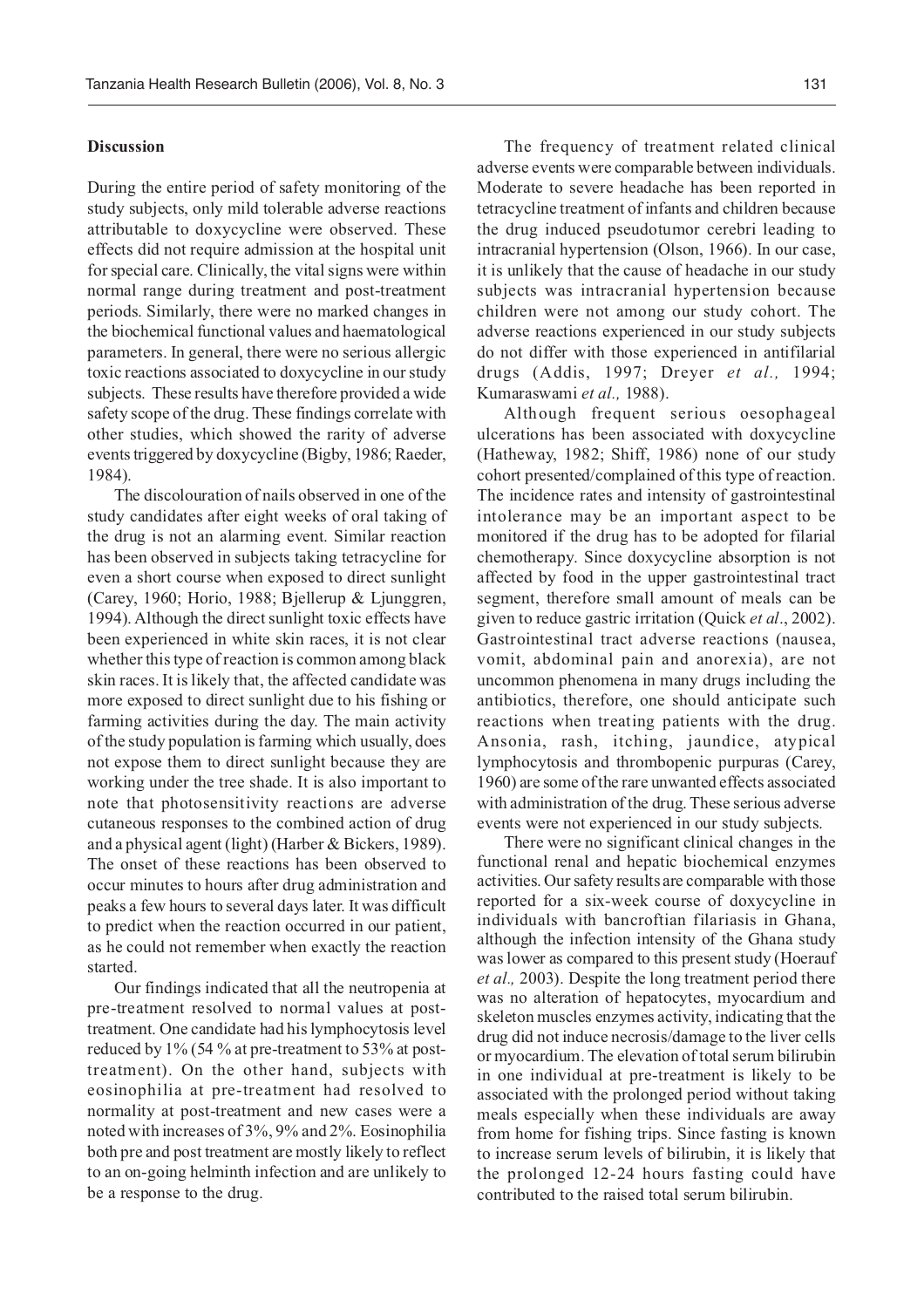The observed neutropenia is a common observation in Africans adults due to relative lymphocytosis or asymptomatic viral, bacterial or parasitic infections, which were not detected during study period. Our study results are consistent with adverse effects that are commonly seen when the drug is administered for bacterial and parasitic infections in routine practice, demonstrating that, doxycycline administered at this dose for 8 weeks does not induce serious adverse reactions. Moreover, the reduction of microfilaraemia to low levels 6 to 9 months posttreatment, and to amicrofilaraemic at the end of the study, indicate clearly that doxycycline is effective in the treatment of bancroftian filariasis.

It is suggested here that, future studies using shorter regimes of doxycycline alone or incombination with antifilarial drugs (e.g. diethyl carbamazine) already known to have adulticidal activity (Noroes *et al.,* 1997; Eberhard *et al.,* 1997; Dreyer *et al.,* 1995) should be encouraged. Such studies should also incorporate more women as well as monitor the rates of development of drug resistance. It has already been reported in Tanzania such drug resistance was observed following an excessive use during cholera outbreaks in 1978 (Mhalu *et al.,* 1979). In conclusion, although doxycycline was administered for a prolonged period of eight weeks, it did not induce serious adverse reactions. The drug is safe, tolerable and demonstrated suppression of *W.bancrofti* microfilariae, supporting its application in the treatment of filarial infection.

# **References**

- Addis, D.G., Beach, M.J., Streit, T.G., Lutwick Suzanne. L., Leconte, F.H., Lafontant, J.G., Hightower, A.W. & Lammie, P.J. (1997) Randomised placebo-controlled comparison of ivermectin and albendazole alone and in combination for *Wuchereria bancrofti* microfilaraemia in Haitian children. *Lancet* **350,** 480-484.
- Bigby, M. (1986) Allergic reactions attributed to doxycycline among recipients of the drug. *Journal of American Medical Association* **256,** 3358.
- Bjellerup, M. & Ljunggren, B. (1985) Photohaemolytic potency of tetracyclines. *Journal of Investigative Dermatology* **84,** 262- 264.
- Carey, B.W. (1960) Photodynamic response of a new tetracycline. *Journal of the American Medical Association* **172**, 1196.
- Cohlan, S.Q., Beveland, G. & Tiamsic, T. (1963) Growth inhibition of premature receiving tetracycline. Clinical and laboratory investigation. *American Journal of Disease in Children* **105**, 453-461.
- Dreyer, G., Amiral, F., Norıes, J., Medeiros, Z. & Addiss, D. (1995) A new tool to assess the adulticidal efficacy in vivo of antifilarial drugs for bancroftian filariasis. *Transactions of the Royal Society of Tropical Medicine Hygiene* **89**, 225-226.
- Dreyer, G., Pires, M.L., Andrade, L.D., Lopes, E., Medeiros, Z., Tenorio, J., Coutinho, A., Noroes, J. & Figueredo-Silva, J. (1994) Tolerance of diethylcarbamazine by microfilaraemic and amicrofilaraemic individuals in an endemic area of bancroftian filariasis, Recife, Brazil. *American Journal of Tropical Medicine and Hygiene* **88,** 232-236.
- Eberhard, M.L., Hightower, A.W., Addiss, D.G. & Lammie, P.J. (1997) Clearance of *Wuchereria bancrofti* antigen after treatment with diethylcarbamazine or ivermectin. *American Journal of Tropical Medicine and Hygiene* **57,** 483- 486.
- Harber, L.C. & Bickers, D.R. (1989) Drug Induced Photosensitivity (Phototoxic and Photoallergic Drug Reactions*)*. In: Harber, L.C. & Backers, D.R. (eds). *Photosensitivity Diseases. Principles of Diagnosis and Treatment*. 2nd edn. Toronto, BC: Decker Inc; Pp.160-202.
- Hatheway, G.J. (1982) Doxycycline-induced esophagitis. *Drug Intelligence & Clinical Pharmacology* **16**, 879-880.
- Hoerauf, A., Mand, S., Volkmann, L., B¸ttner, M., Marfo-Debrekyei, Y., Taylor, M., Adjei, O. & Buttner, D.W. (2003) Doxycycline in the treatment of human onchocerciasis: kinetics of *Wolbachia* endobacteria reduction and inhibition of embryogenesis in female Onchocerca worms. *Microbes Infection* **5**, 261-273.
- Hoerauf, A., Volkmann, L., Hamelmann, C., Adjei, O., Autenrieth, I.B., Fleischer, B. & B¸ttner, D.W. (2000a) Endosymbiotic bacteria in worms as targets for a novel chemotherapy in filariasis. *Lancet* **8,** 1242-1243.
- Hoerauf, A., Volkmann, L., Nissen-Paehle, K., Schmetz, C., Autenrieth, I., Buttner, D.W. & Fleischer B (2000b) Targeting of *Wolbachia* endobacteria in *Litomosoides sigmodontis*: comparison of tetracycline with chloramphenicol,